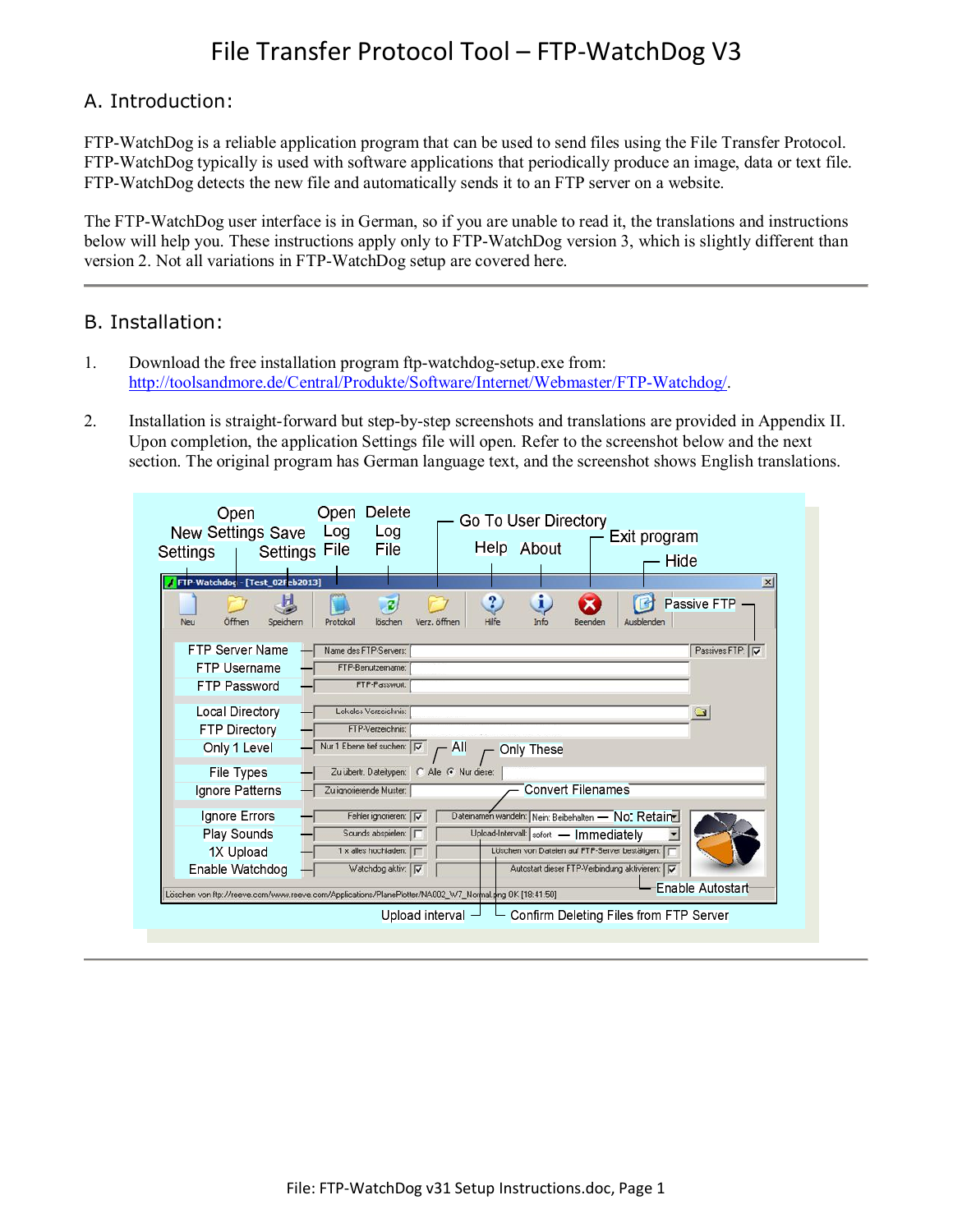#### C. Setup and Use FTP-WatchDog V3:

- 1. The following describes each field and the action to be taken.
	- a. Refer to the screenshot, and fill in or check the following fields (additional screenshots of actual setups are provided in Appendix I):
		- FTP Server Name (use the domain name and extension, as in *myserver.com*)
		- FTP Username (must match the username allowed access to your FTP site)
		- FTP Password (must match the password allowed access to your FTP site)
		- **Passive FTP** (if the PC running FTP-Watchdog is behind a router with Network Address Translation (NAT) enabled, checking this box will make file transfers much more reliable)
	- b. Now fill in the following fields:
		- Local Directory (full path where the files are located on your PC, example *c:\myfiles\datafiles*. Enter only the path, no filename; see par. c. Alternately, browse to the folder by clicking the Folder icon on the far right of the field)
		- FTP Directory (full path on the remote site where the file is to be sent, typically a folder on your website, example */mydata/imagefiles*). Enter only the path, no filename; see par. c. Note: The FTP Directory must be setup before using FTP-WatchDog; FTP-WatchDog does not establish its own directories
	- c. Select file types to be sent
		- File Types, consisting of two radio buttons and a field

Select the radio button **All** to send any file in the Local Directory (par. b) regardless of filename or extension. Do not enter any file types or extensions in the adjacent field.

Select the radio button **Only These** to send the file types or filenames listed in the adjacent field. Enter all filenames and extensions in the adjacent field.

Do not put any path information in the field (the path is specified in the FTP Directory field, see par. b). Be sure there are no other files in the Local Directory except the files to be sent. You can list more than one file or extension – separate them with a space.

**e-CALLISTO**: To send time-stamped Callisto FITS data files specify only the extension with leading dot (or period), as in .fit. If FITS files are to be sent to more than one server or website, a separate setup file is needed for each location (see par. 2 for running multiple instances of FTP-WatchDog). See Appendix I for specific examples.

**SAM**: To send only SAM magnetogram image files specify the filename sam data.png. To send any PNG-type image file specify only the extension .png (be sure to include the leading dot or period). See Appendix I for specific examples.

- d. Leave the following field blank:
	- Ignore Patterns (Use this field to specify directories or files in the Local Directory that you do not want sent to the FTP server. This is useful if you have a temporary folder or backup directory that you do not want sent to the FTP server, for example \temp or \backup. FTP-WatchDog will ignore these entries and not upload them. Separate multiple entries by spaces)
- e. Setup the following boxes and fields:
	- **Ignore Errors** (check)
	- $\Box$  **Play Sounds** unchecked (unless you want to be driven crazy, but this can be useful when troubleshooting FTP problems)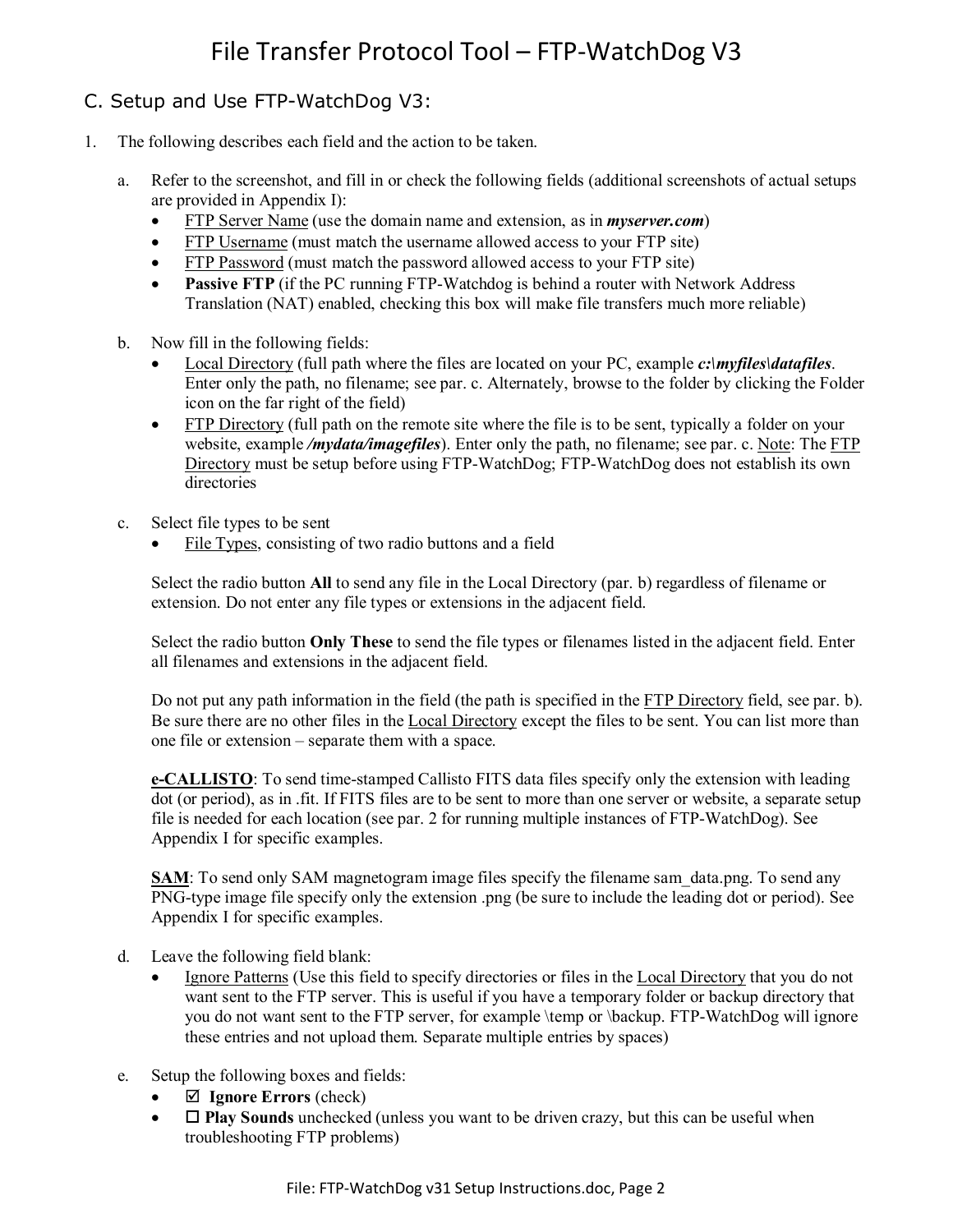- **1X Upload** (normally unchecked. Check this box to resend files in the Local Directory after an FTP server, PC or internet failure that prevented some of the files from being uploaded. FTP-WatchDog will upload all files and then automatically gray out the box when all files have been successfully uploaded. If a subsequent upload failure occurs, the unchecked box  $\Box$  will become available so that this function may be used again)
- **Enable WatchDog** (check to allow FTP-WatchDog to send files;  $\Box$  uncheck if you want it to stop)
- **Change or Convert Filename**: From drop-down menu, select No: Retain (*Nein: Beibehalten*)
- **Upload Interval**: 10 seconds (10 *Sekunden*) for most applications. (This drop-down menu can be used to set the upload interval over a very wide range of time intervals from immediately (*sofort*) to seconds (*Sekunden*), minutes (*Minuten*), hours (*Stunden*) or days (*Tage*). The longer intervals could be useful where internet access is by dialup modem. The Immediately (*sofort*) setting is not recommended because of the CPU resources required to rapidly scan for appearance of new files)
- **•** □ Confirm Deleting Files from FTP Server (normally uncheck. If you delete or rename a file in the Local Directory, FTP-WatchDog will delete them on the FTP server. If this box is checked, FTP-WatchDog will ask for confirmation before deleting the files from the server)
- **Enable Autostart** (check to cause FTP-WatchDog to automatically open and start sending when you reboot the PC;  $\Box$  uncheck if you do not want the program to automatically open and start sending on reboot)
- f. After you have everything setup properly, click the **Save** icon on the Toolbar. The default filename is Unnamed FTP-Setting.ftpwd (in German). If desired, change to another name, such as My Application Setup (extension will be appended automatically). At this time FTP-WatchDog should start sending files. The howling dog icon in the taskbar system tray should turn green to indicate that FTP-WatchDog is active.



- 2. You can setup different configurations and **Save** as many of them as you need. For most applications, one Settings file is sufficient; however, if you want to send files to more than one website or FTP server, you can run multiple instances of FTP-WatchDog. In this case, you would have a separate Settings configuration file for each one. Care is required when running multiple instances to avoid overloading CPU resources (do not use the Immediate upload interval).
- 3. When FTP-WatchDog starts, it automatically loads the last used Settings file. You can manually load a Settings file by clicking the **Open** icon or setup a new file by clicking the **New** icon on the Toolbar. If setting up multiple instances, be sure to watch CPU usage. CPU usage depends on the **Upload Interval** with Immediate upload interval using the most CPU resources, but PC characteristics also will have an effect.
- 4. If you have problems getting file transfers to work properly, click the **Open Log File** icon on the Toolbar. This opens a text file of all activity. Although the logs are in German, it should be apparent what is causing the problem (FTP server error responses may be in English anyway). Alternately, you can use http://translate.google.com/ to translate the logs. Copy the log entry in question and Paste it into the Google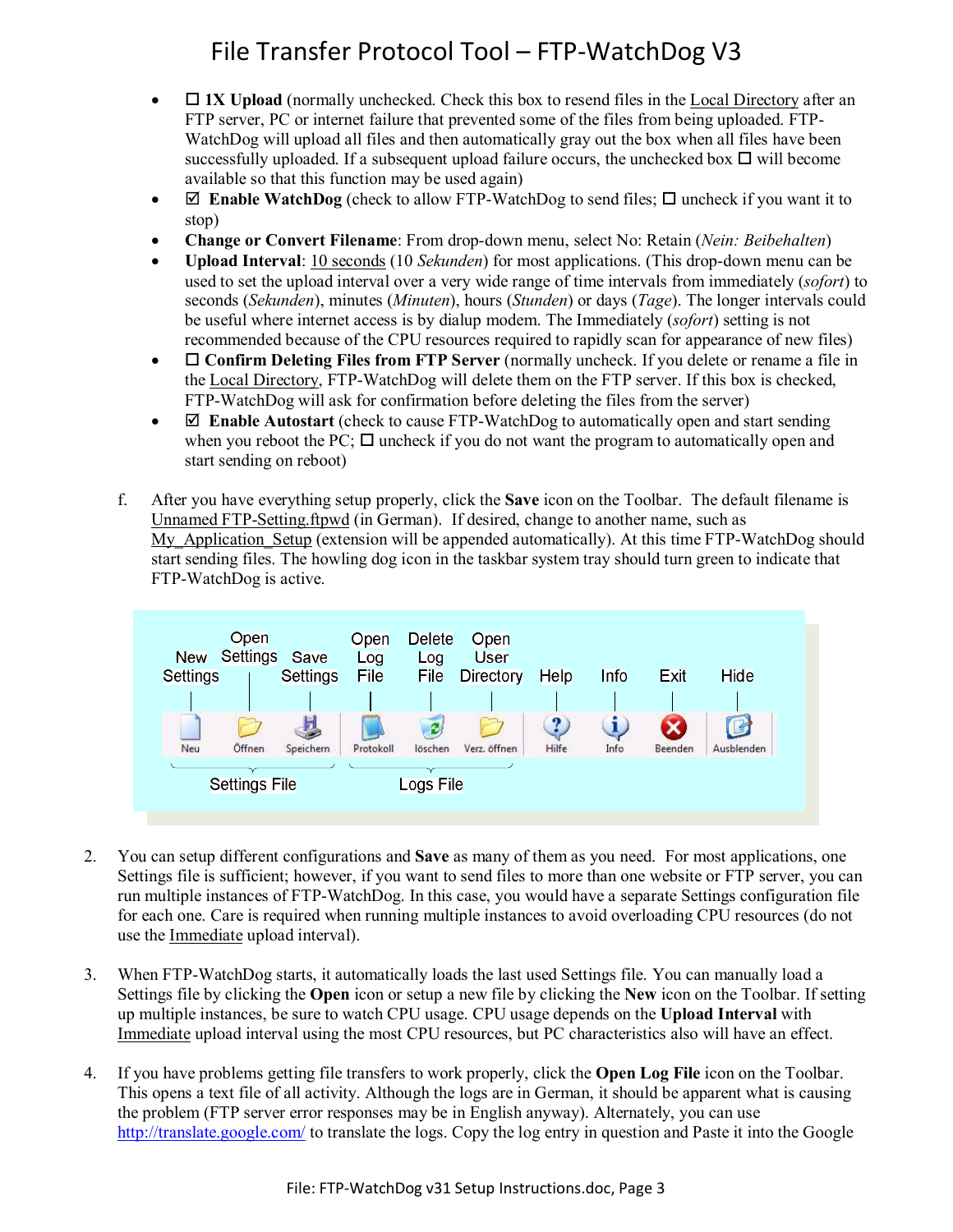text entry box. Be sure to select German > English translation in the dropdown boxes. If you want to start fresh logs, click the **Delete Log File** icon.

Note: FTP-WatchDog log files grow as the program runs and should be regularly deleted so they do not get larger than 45 KB. Notepad cannot open a file that exceeds 54 KB and does not allow editing if the file size reaches between 45 and 54 KB.

- 5. To hide the user interface, click the **Hide** icon on the Toolbar. This will hide the interface window but the program will continue to run in the background and it will be available from the taskbar. If you see a howling dog icon in the taskbar, FTP-WatchDog is running. If the icon is red, FTP-WatchDog is disabled and not sending; if the icon is green, it is enabled and sending.
- 6. To shutdown and exit FTP-WatchDog, click the **Exit** icon on the taskbar. This will terminate the FTP session and shutdown the program. However, if **Autostart Enabled** is checked, FTP-WatchDog will automatically open when the PC is rebooted.
- 7. To restart the program, from the main Windows screen go to Start All Programs Tools&More FTP-Watchdog – FTP-WatchDog. FTP-WatchDog automatically loads the last saved Settings file. If Enable WatchDog was checked in setup, the program will start sending immediately and the taskbar icon should be green. If **Enable WatchDog** was not checked, the icon will be red. Click the taskbar icon and the user interface window will appear. Check the **Enable WatchDog** box and click **Save**. The taskbar icon should turn green, indicating that the program is sending.
- 8. If desired, you can put a Shortcut on your Desktop by right-dragging the FTP-WatchDog.exe file from the folder C:\Program Files\Tools&More\FTP-Watchdog to the Desktop and selecting Create Shortcuts here.
- 9. Test the **Autostart Enabled** feature by rebooting the PC. When the PC reboots, FTP-WatchDog should automatically open and start and you should see the howling dog icon in the taskbar. The icon should be green if **Enable WatchDog** is checked in the Settings file.
- 10. When FTP-WatchDog sends a file, the howling dog icon momentarily turns from green to white and then back to green.
- 11. To uninstall the program, from the main Windows screen go to Start All Programs Tools&More FTP-Watchdog – *Deinstallieren*.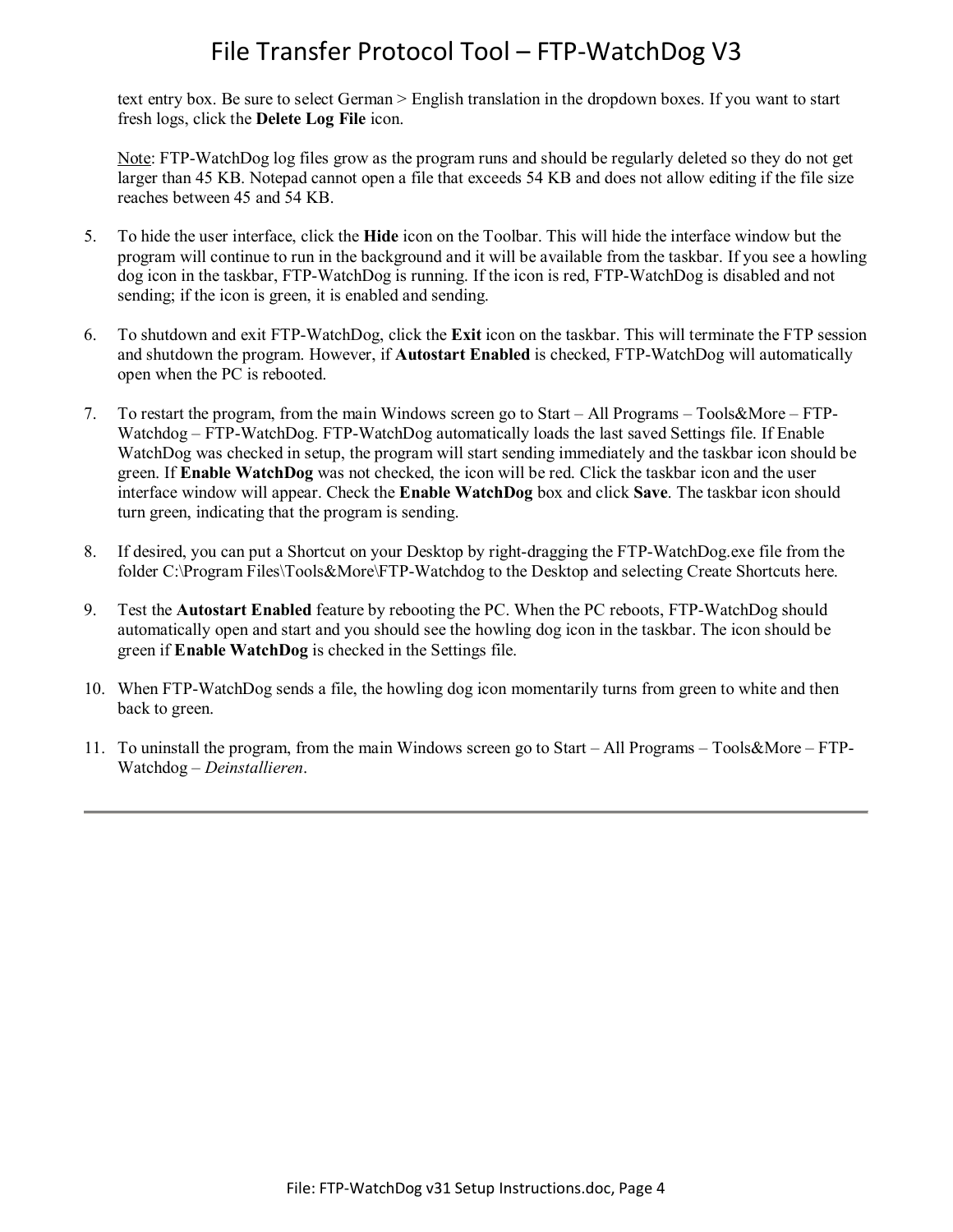#### Appendix I – Specific Application Setups

e-CALLISTO FITS File sent to ETH-Zurich server. Note: Send only FITS files to ETH (below).

|     | FTP-Watchdog - [Callisto_FITS] |           |                                                                            |                                           |                  |                                                        |                               |         |                                                |                 |
|-----|--------------------------------|-----------|----------------------------------------------------------------------------|-------------------------------------------|------------------|--------------------------------------------------------|-------------------------------|---------|------------------------------------------------|-----------------|
| Neu | Öffnen                         | Speichern | Protokoll                                                                  | löschen                                   | Verz, öffnen     | ?<br>Hilfe                                             | i<br>Info                     | Beenden | Ausblenden                                     |                 |
|     |                                |           |                                                                            |                                           |                  |                                                        |                               |         |                                                |                 |
|     |                                |           |                                                                            |                                           |                  | Name des FTP-Servers: ftpexchange.imvs.technik.fhnw.ch |                               |         |                                                | Passives FTP: V |
|     |                                |           |                                                                            | FTP-Benutzername: solarradio              |                  |                                                        |                               |         |                                                |                 |
|     |                                |           |                                                                            | FTP-Passwort:                             | <b>xxxxxxxxx</b> |                                                        |                               |         |                                                |                 |
|     |                                |           |                                                                            |                                           |                  |                                                        |                               |         |                                                |                 |
|     |                                |           |                                                                            | Lokales Verzeichnis: C:\CALLIST0117\Data\ |                  |                                                        |                               |         |                                                |                 |
|     |                                |           |                                                                            | FTP-Verzeichnis:                          |                  |                                                        |                               |         |                                                |                 |
|     |                                |           | Nur 1 Ebene tief suchen: TV                                                |                                           |                  |                                                        |                               |         |                                                |                 |
|     |                                |           |                                                                            |                                           |                  |                                                        |                               |         |                                                |                 |
|     |                                |           |                                                                            |                                           |                  |                                                        |                               |         |                                                |                 |
|     |                                |           | Zu übertr. Dateitypen: C Alle C Nur diese:  fit<br>Zu ignorierende Muster: |                                           |                  |                                                        |                               |         |                                                |                 |
|     |                                |           |                                                                            |                                           |                  |                                                        |                               |         |                                                |                 |
|     |                                |           |                                                                            | Fehler ignorieren: V                      |                  | Dateinamen wandeln: Nein: Beibehalten                  |                               |         |                                                |                 |
|     |                                |           |                                                                            | Sounds abspielen:                         |                  |                                                        | Upload-Intervall: 10 Sekunden |         |                                                |                 |
|     |                                |           |                                                                            | 1 x alles hochladen:   [                  |                  |                                                        |                               |         | Löschen von Dateien auf FTP-Server bestätigen: |                 |

e-CALLISTO Lightcurve Image File. Note: Lightcurves usually are sent to a user website (below).

| Neu | Öffnen | Speichern | Protokoll               | löschen                                              | Verz. öffnen | ?<br>Hilfe                            | i<br>Info | Beenden | Ausblenden                                     |                 |
|-----|--------|-----------|-------------------------|------------------------------------------------------|--------------|---------------------------------------|-----------|---------|------------------------------------------------|-----------------|
|     |        |           |                         | Name des FTP-Servers: reeve.com                      |              |                                       |           |         |                                                | Passives FTP: V |
|     |        |           |                         |                                                      |              |                                       |           |         |                                                |                 |
|     |        |           |                         | FTP-Benutzername: reevecom                           |              |                                       |           |         |                                                |                 |
|     |        |           |                         | FTP-Passwort:   ********                             |              |                                       |           |         |                                                |                 |
|     |        |           |                         | Lokales Verzeichnis: C:\CALLIST0117\LCPlotter\Plots\ |              |                                       |           |         |                                                |                 |
|     |        |           |                         | FTP-Verzeichnis: /www.reeve.com/e-CALLISTO           |              |                                       |           |         |                                                |                 |
|     |        |           |                         | Nur 1 Ebene tief suchen: V                           |              |                                       |           |         |                                                |                 |
|     |        |           |                         | Zu übertr. Dateitypen: C Alle C Nur diese:  png      |              |                                       |           |         |                                                |                 |
|     |        |           | Zu ignorierende Muster: |                                                      |              |                                       |           |         |                                                |                 |
|     |        |           |                         | Fehler ignorieren: V                                 |              | Dateinamen wandeln: Nein: Beibehalten |           |         |                                                |                 |
|     |        |           |                         | Sounds abspielen: F                                  |              | Upload-Intervall: 10 Sekunden         |           |         |                                                |                 |
|     |        |           |                         |                                                      |              |                                       |           |         | Löschen von Dateien auf FTP-Server bestätigen: |                 |
|     |        |           |                         | 1 x alles hochladen:                                 |              |                                       |           |         |                                                |                 |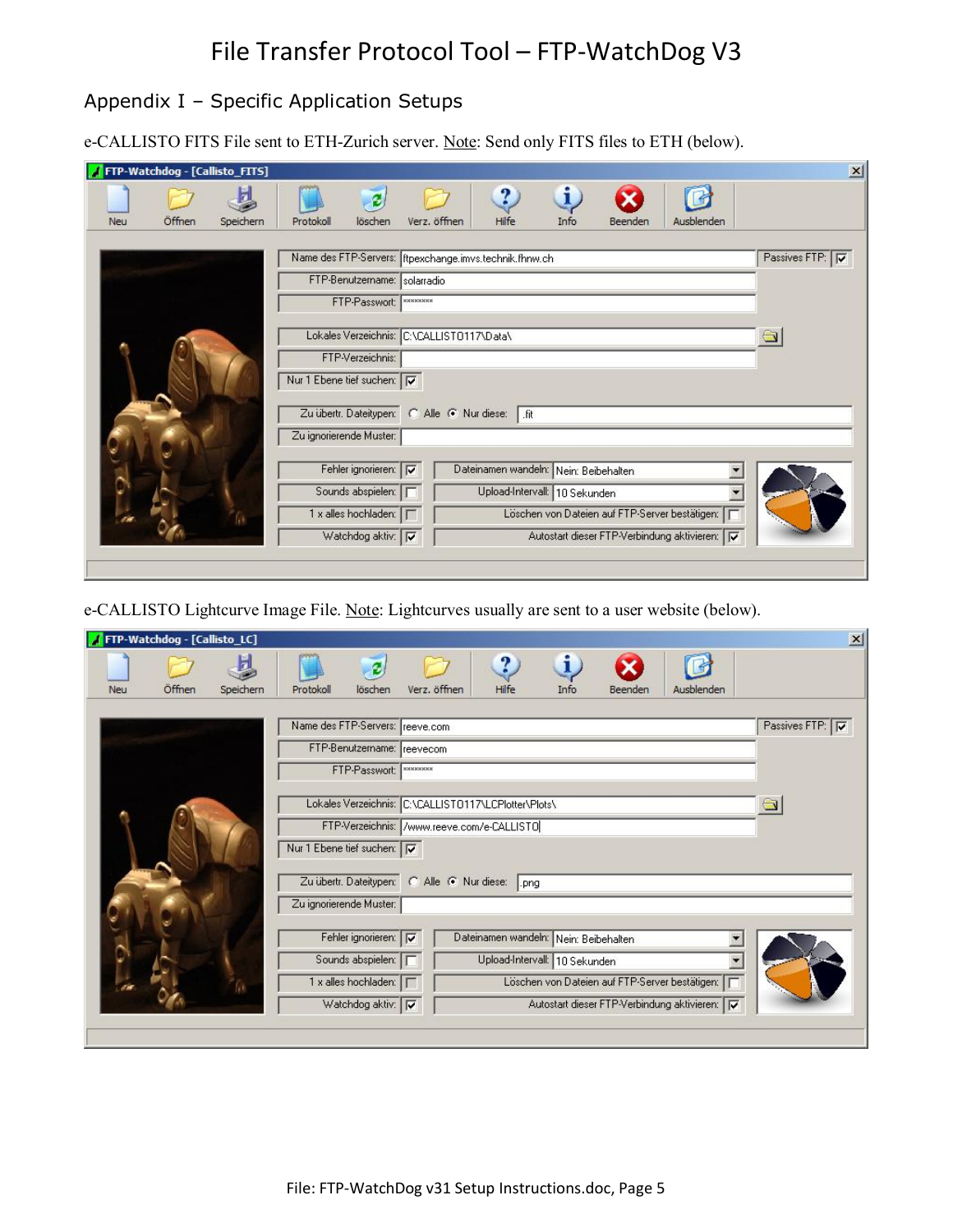SAM Magnetogram Image sent at 1 minute intervals (below)

| / FTP-Watchdog - [SAM_Magnetogram_Full_1min] |                                 | $\mathbf{x}$                                                              |
|----------------------------------------------|---------------------------------|---------------------------------------------------------------------------|
| Öffnen<br>Speichern<br>Neu                   | löschen<br>Protokoll            | i<br>$\ddot{ }$<br>Verz. öffnen<br>Hilfe<br>Ausblenden<br>Info<br>Beenden |
|                                              | Name des FTP-Servers: reeve.com | Passives FTP: V                                                           |
|                                              | FTP-Benutzername: reevecom      |                                                                           |
|                                              | FTP-Passwort:                   | <b>xxxxxxxxx</b>                                                          |
|                                              |                                 | Lokales Verzeichnis: C:\Program Files\SAM\Data\                           |
|                                              |                                 | FTP-Verzeichnis: /www.reeve.com/SAM                                       |
|                                              | Nur 1 Ebene tief suchen: TV     |                                                                           |
|                                              |                                 | Zu übertr. Dateitypen: C Alle C Nur diese:<br>sam_data.png                |
|                                              | Zu ignorierende Muster:         |                                                                           |
|                                              | Fehler ignorieren: V            | Dateinamen wandeln: Nein: Beibehalten                                     |
|                                              | Sounds abspielen: F             | Upload-Intervall: 1 Minute                                                |
|                                              | 1 x alles hochladen:            | Löschen von Dateien auf FTP-Server bestätigen:                            |
|                                              | Watchdog aktiv: V               | Autostart dieser FTP-Verbindung aktivieren: F                             |
|                                              |                                 |                                                                           |

SAM Magnetogram Thumbnail Image sent at 2 minute intervals (below)

|     |        |           | TFTP-Watchdog - [SAM_Magnetogram_Full_1min] |                          |                                            |                                                 |               |         |                                                 | $\mathbf{x}$                   |
|-----|--------|-----------|---------------------------------------------|--------------------------|--------------------------------------------|-------------------------------------------------|---------------|---------|-------------------------------------------------|--------------------------------|
| Neu | Öffnen | Speichern | Protokoll                                   | löschen                  | Verz. öffnen                               | ?<br>Hilfe                                      | i<br>Info     | Beenden | Ausblenden                                      |                                |
|     |        |           | Name des FTP-Servers: reeve.com             |                          |                                            |                                                 |               |         |                                                 | Passives FTP: $\boxed{\nabla}$ |
|     |        |           | FTP-Benutzername: reevecom                  |                          |                                            |                                                 |               |         |                                                 |                                |
|     |        |           |                                             | FTP-Passwort:   ******** |                                            |                                                 |               |         |                                                 |                                |
|     |        |           |                                             |                          |                                            | Lokales Verzeichnis: C:\Program Files\SAM\Data\ |               |         |                                                 |                                |
|     |        |           |                                             |                          | FTP-Verzeichnis: /www.reeve.com/SAM        |                                                 |               |         |                                                 |                                |
|     |        |           | Nur 1 Ebene tief suchen: TV                 |                          |                                            |                                                 |               |         |                                                 |                                |
|     |        |           |                                             |                          | Zu übertr. Dateitypen: C Alle C Nur diese: |                                                 | sam_small.png |         |                                                 |                                |
|     |        |           | Zu ignorierende Muster:                     |                          |                                            |                                                 |               |         |                                                 |                                |
|     |        |           |                                             | Fehler ignorieren: V     |                                            | Dateinamen wandeln: Nein: Beibehalten           |               |         |                                                 |                                |
|     |        |           |                                             | Sounds abspielen:        |                                            | Upload-Intervall: 2 Minuten                     |               |         |                                                 |                                |
|     |        |           | 1 x alles hochladen:                        |                          |                                            |                                                 |               |         | Löschen von Dateien auf FTP-Server bestätigen:  |                                |
|     |        |           |                                             | Watchdog aktiv: V        |                                            |                                                 |               |         | Autostart dieser FTP-Verbindung aktivieren:   V |                                |
|     |        |           |                                             |                          |                                            |                                                 |               |         |                                                 |                                |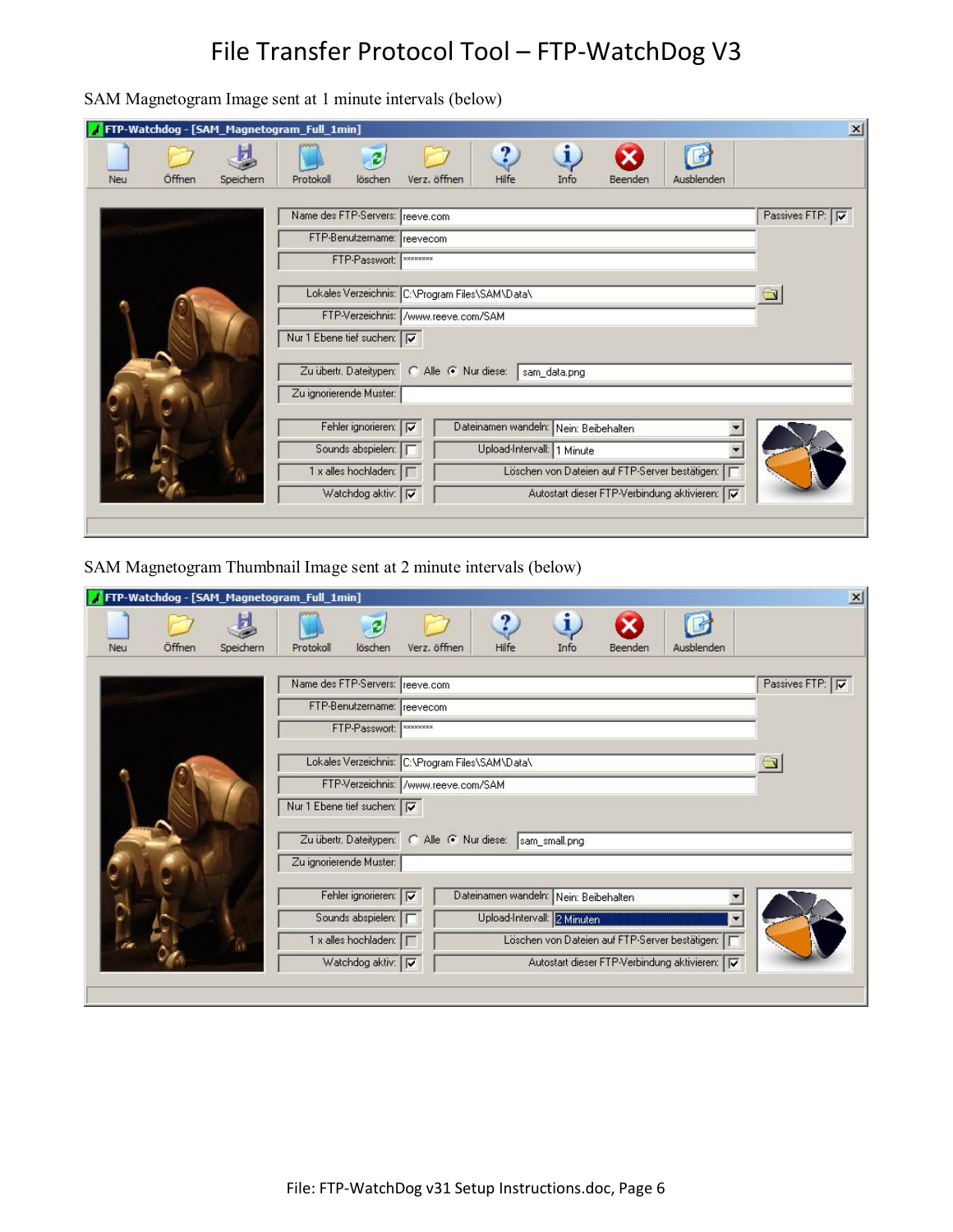#### Appendix II – FTP-WatchDog Installation Sequence

1. When you run the installation program (ftp-watchdog-setup.exe), you may see a security warning (below). If so, click Run.

|  | Name: ftp-watchdog-setup.exe                         |
|--|------------------------------------------------------|
|  | Publisher: Unknown Publisher                         |
|  | Type: Application                                    |
|  | From: C: Documents and Settings Whitham Reeve My Do  |
|  | Cancel<br>Run                                        |
|  | $\triangleright$ Always ask before opening this file |

2. Upon seeing the Welcome screen (below), click Continue (*Weiter*). In this and following windows, click Cancel (*Abbrechen*) if you wish to abort or cancel the installation or Back (*Zurűck*) if you wish to go back..

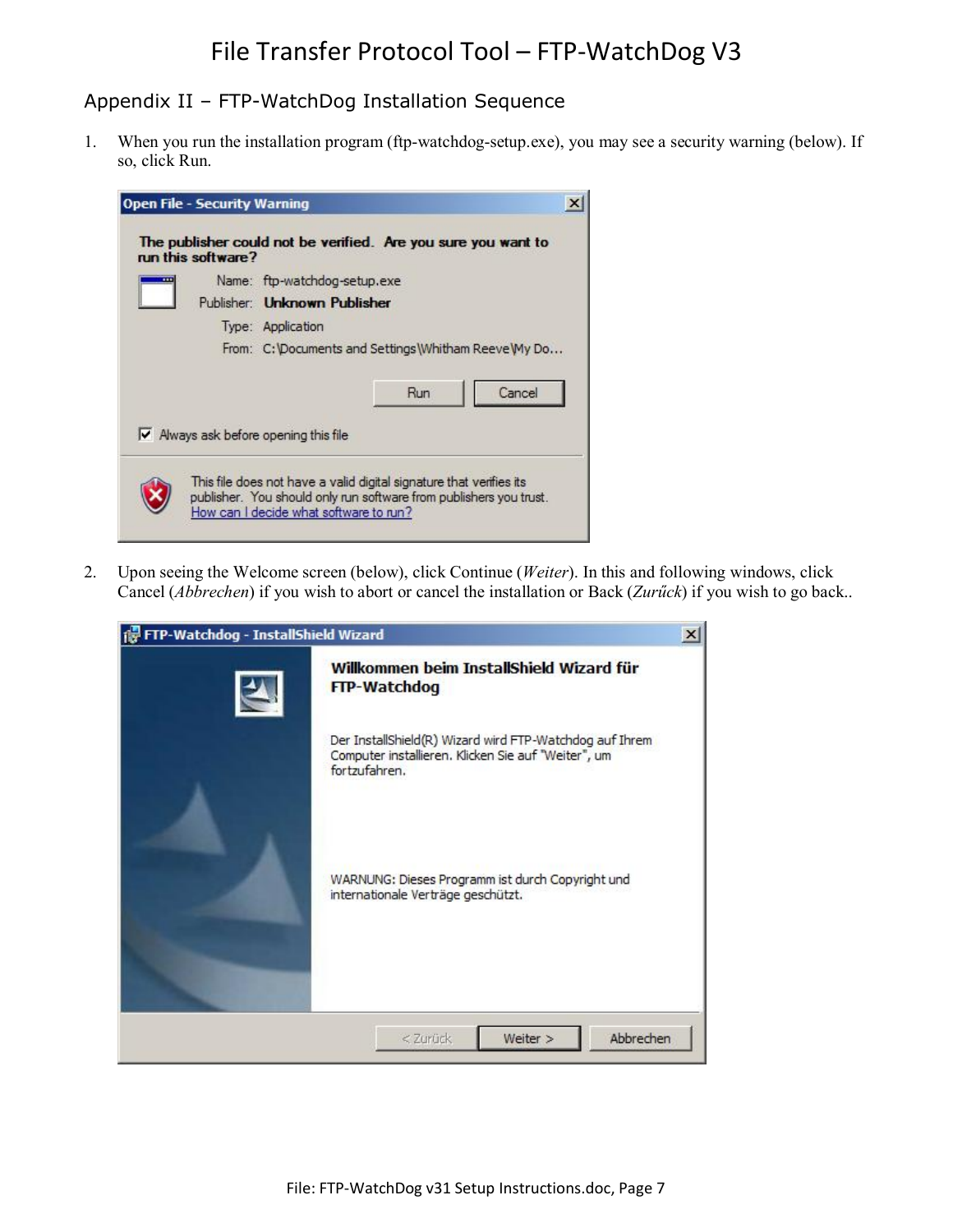3. Read and accept the License (select upper radio button, *Ich akzeptiere die Bedingungen der Lizenzvereinbarung*, in screen below), click Continue (Weiter).



4. The next screen is Readme information, click Continue (*Weiter*).

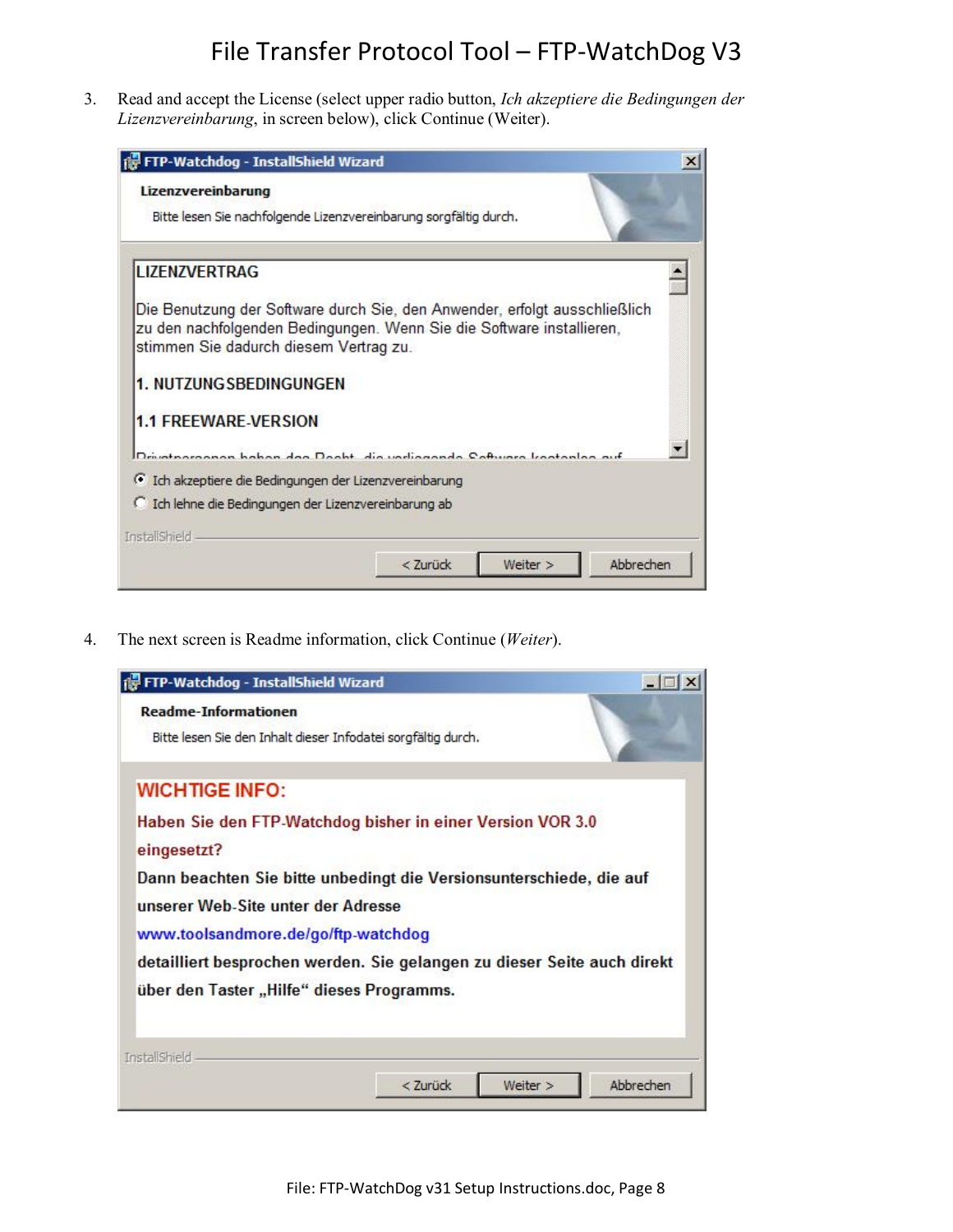5. Fill in the User Information (below), and click Continue (*Weiter*).

| FTP-Watchdog - InstallShield Wizard                                     |          |          | $\vert x \vert$ |
|-------------------------------------------------------------------------|----------|----------|-----------------|
| <b>Benutzerinformationen</b><br>Geben Sie bitte Ihre Informationen ein. |          |          |                 |
| Benutzername:                                                           |          |          |                 |
| WR                                                                      |          |          |                 |
| Organisation:                                                           |          |          |                 |
| None                                                                    |          |          |                 |
|                                                                         |          |          |                 |
|                                                                         |          |          |                 |
|                                                                         |          |          |                 |
|                                                                         |          |          |                 |
|                                                                         |          |          |                 |
|                                                                         |          |          |                 |
| InstallShield                                                           |          |          |                 |
|                                                                         | < Zurück | Weiter > | Abbrechen       |

6. Browse (*Andern*) to the target folder for the program files or accept the default (below), click Continue (*Weiter*).

|                   | FTP-Watchdog - InstallShield Wizard                                                                                                      | x |
|-------------------|------------------------------------------------------------------------------------------------------------------------------------------|---|
| <b>Zielordner</b> | Klicken Sie auf "Weiter", um diesen Ordner zu installieren oder klicken Sie auf<br>"Ändern", um in einen anderen Ordner zu installieren. |   |
|                   | Installiere FTP-Watchdog nach:<br>C: \Program Files\ToolsMore\FTP-Watchdog\<br>Ändern                                                    |   |
| InstallShield     | < Zurück<br>Abbrechen<br>Weiter >                                                                                                        |   |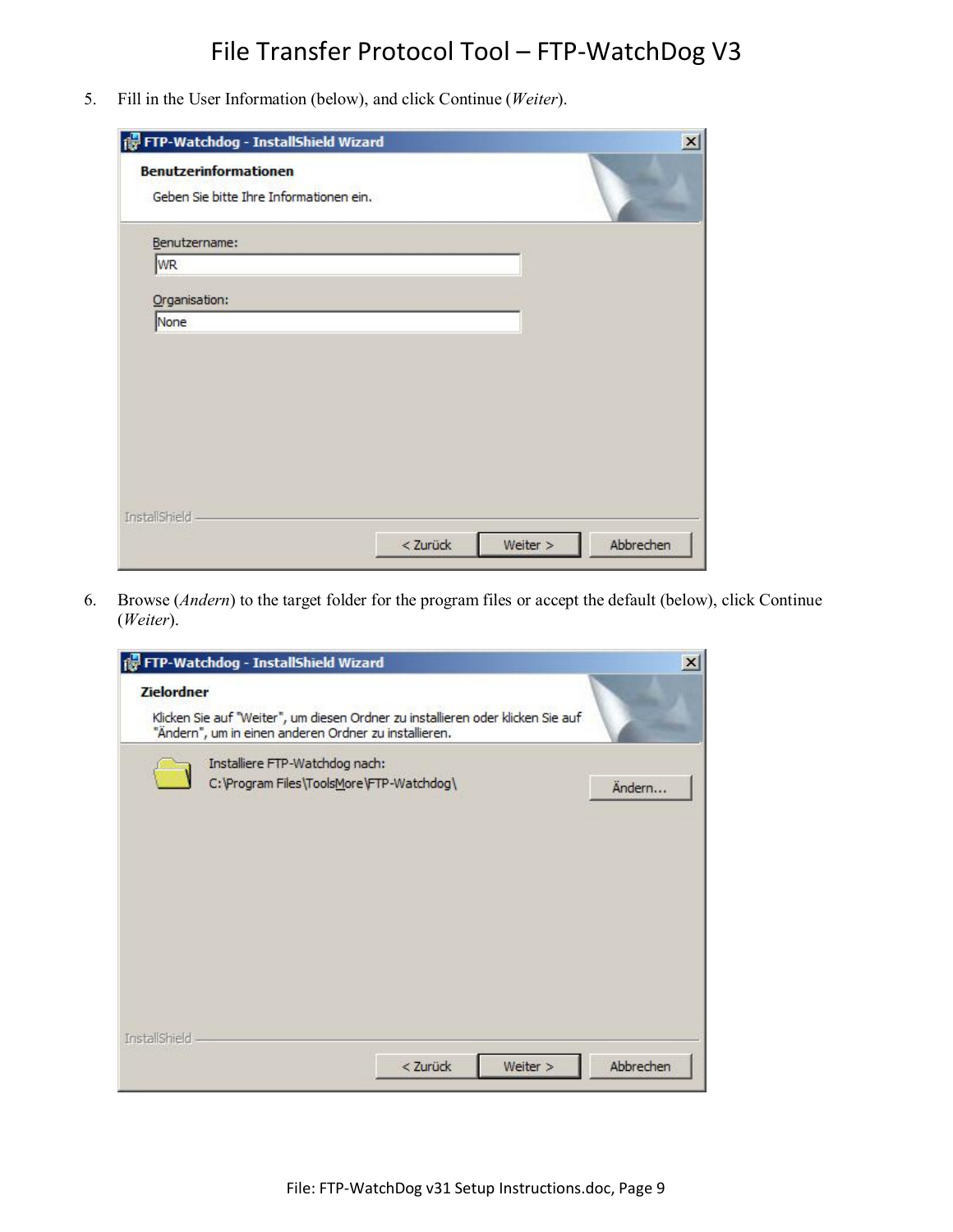7. Finish installation (below), click Complete (*Fertigstellen*).

| FTP-Watchdog - InstallShield Wizard | $\boldsymbol{\mathsf{x}}$                                                                                                                  |
|-------------------------------------|--------------------------------------------------------------------------------------------------------------------------------------------|
|                                     | InstallShield Wizard abgeschlossen                                                                                                         |
|                                     | Der InstallShield Wizard hat FTP-Watchdog erfolgreich<br>installiert. Klicken Sie auf "Fertigstellen", um den Assistenten zu<br>verlassen. |
|                                     | Fertigstellen<br>Abbrechen<br>$<$ Zurück                                                                                                   |

8. When installation is finished, the default Settings window will open (below). At this time, your installation is complete and the Settings file is ready to be edited for your system.

|            |        |           | FTP-Watchdog - [Unbenannte FTP-Einstellung] |                          |                                              |                                                               |           |         |                                                | $\mathbf{x}$                                                                                                                 |
|------------|--------|-----------|---------------------------------------------|--------------------------|----------------------------------------------|---------------------------------------------------------------|-----------|---------|------------------------------------------------|------------------------------------------------------------------------------------------------------------------------------|
| <b>Neu</b> | Öffnen | Speichern | Protokoll                                   | löschen                  | Verz. öffnen                                 | ?<br>Hilfe                                                    | i<br>Info | Beenden | Ausblenden                                     |                                                                                                                              |
|            |        |           |                                             |                          | Name des FTP-Servers:  ihr.ftp-server.xy     |                                                               |           |         |                                                | Passives FTP: V                                                                                                              |
|            |        |           |                                             | FTP-Passwort:   ******** | FTP-Benutzername: Benutzer-Name              |                                                               |           |         |                                                |                                                                                                                              |
|            |        |           |                                             |                          |                                              |                                                               |           |         |                                                |                                                                                                                              |
|            |        |           |                                             |                          | FTP-Verzeichnis: /verzeichnis/auf/dem/server | Lokales Verzeichnis: C:\Documents and Settings\Whitham Reeve\ |           |         |                                                |                                                                                                                              |
|            |        |           | Nur 1 Ebene tief suchen: F                  |                          |                                              |                                                               |           |         |                                                |                                                                                                                              |
|            |        |           |                                             |                          |                                              |                                                               |           |         |                                                | Zu übertr. Dateitypen: C Alle C Nur diese: htm .html .shtml .pl .php .php3 .php4 .txt .inc .htt .jpe .jpg .png .gif .com .ex |
|            |        |           |                                             |                          | Zu ignorierende Muster: \temp \tmp \backups  |                                                               |           |         |                                                |                                                                                                                              |
|            |        |           |                                             |                          |                                              |                                                               |           |         |                                                |                                                                                                                              |
|            |        |           |                                             | Fehler ignorieren: F     |                                              | Dateinamen wandeln: Nein: Beibehalten                         |           |         |                                                |                                                                                                                              |
|            |        |           |                                             | Sounds abspielen:        |                                              | Upload-Intervall: sofort                                      |           |         |                                                |                                                                                                                              |
|            |        |           |                                             | 1 x alles hochladen:     |                                              |                                                               |           |         | Löschen von Dateien auf FTP-Server bestätigen: |                                                                                                                              |